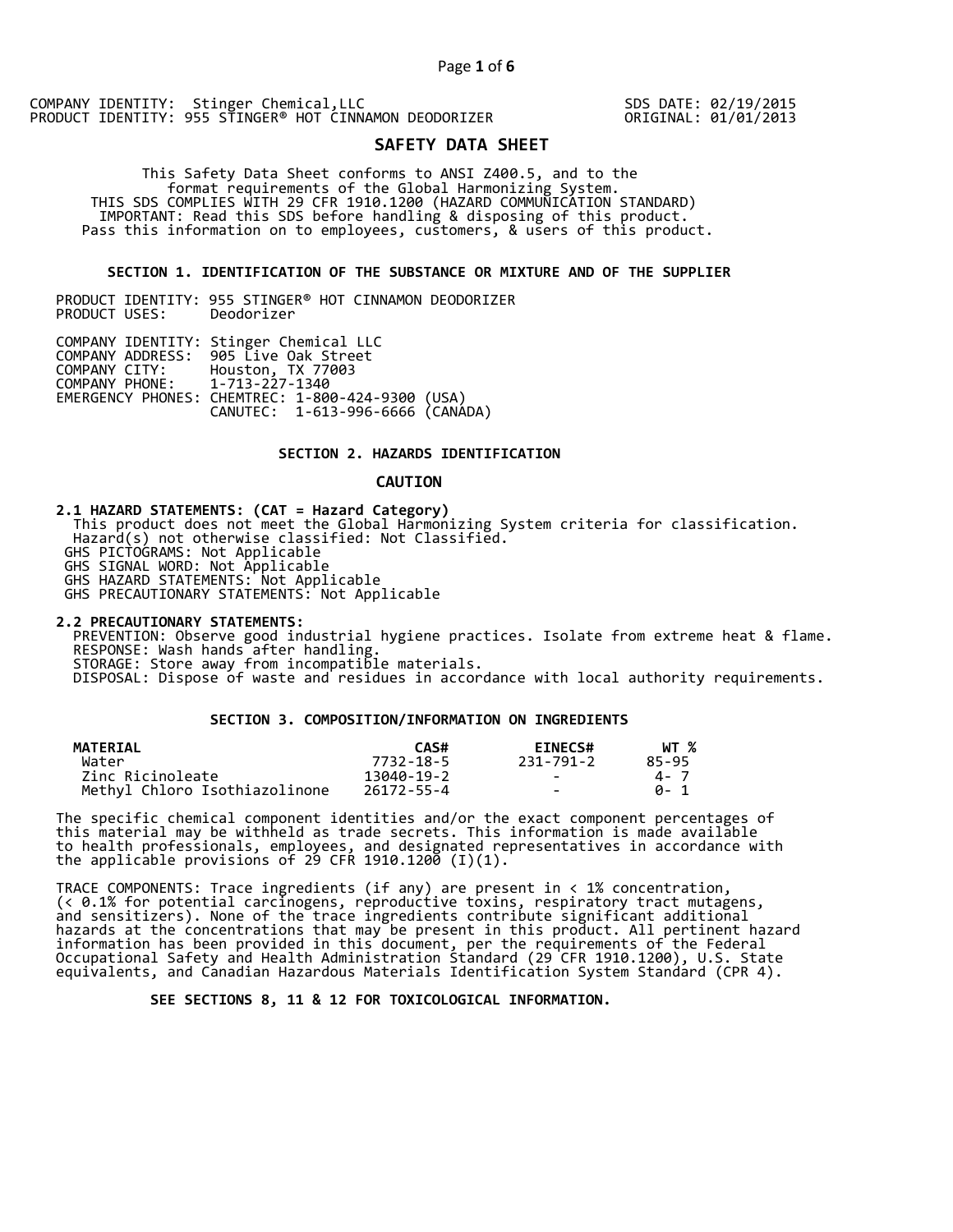SDS DATE: 02/19/2015 ORIGINAL: 01/01/2013

## **SECTION 4. FIRST AID MEASURES**

4.1 MOST IMPORTANT SYMPTOMS/EFFECTS, ACUTE & CHRONIC: See Section 11 for Symptoms/Effects (acute & chronic).

4.2 EYE CONTACT: For eyes, flush with plenty of water for 15 minutes & get medical attention.

4.3 SKIN CONTACT: In case of contact with skin immediately remove contaminated clothing. Wash with soap & water.

4.4 INHALATION:

 After high vapor exposure, remove to fresh air. If breathing is difficult, give oxygen. If breathing has stopped, trained personnel should immediately begin artificial respiration. If the heart has stopped, trained personnel should immediately begin cardiopulmonary resuscitation (CPR).

4.5 SWALLOWING: Rinse mouth. GET MEDICAL ATTENTION IMMEDIATELY. Do NOT give liquids to an unconscious or convulsing person.

#### **SECTION 5. FIRE FIGHTING MEASURES**

5.1 FIRE & EXPLOSION PREVENTIVE MEASURES: NO open flames.

- 5.2 SUITABLE (& UNSUITABLE) EXTINGUISHING MEDIA: Use dry powder.
- 5.3 SPECIAL PROTECTIVE EQUIPMENT & PRECAUTIONS FOR FIRE FIGHTERS: Water spray may be ineffective on fire but can protect fire-fighters & cool closed containers. Use fog nozzles if water is used. Do not enter confined fire-space without full bunker gear. (Helmet with face shield, bunker coats, gloves & rubber boots).

5.4 SPECIFIC HAZARDS OF CHEMICAL & HAZARDOUS COMBUSTION PRODUCTS: SLIGHTLY COMBUSTIBLE! Isolate from oxidizers, heat, & open flame. Closed containers may explode if exposed to extreme heat. Applying to hot surfaces requires special precautions. Continue all label precautions!

# **SECTION 6. ACCIDENTAL RELEASE MEASURES**

- 6.1 PERSONAL PRECAUTIONS, PROTECTIVE EQUIPMENT & EMERGENCY PROCEDURES: Keep unprotected personnel away. Wear appropriate personal protective equipment given in Section 8.
- 6.2 ENVIRONMENTAL PRECAUTIONS: Keep from entering storm sewers and ditches which lead to waterways.
- 6.3 METHODS & MATERIAL FOR CONTAINMENT & CLEAN-UP: Stop spill at source. Dike and contain. Collect leaking & spilled liquid in sealable containers as far as possible.

#### **SECTION 7. HANDLING AND STORAGE**

7.1 PRECAUTIONS FOR SAFE HANDLING: Isolate from oxidizers, heat, & open flame. Avoid prolonged or repeated Avoid prolonged or repeated contact. Consult Safety Equipment Supplier. Avoid free fall of liquid. Ground containers when transferring. Do not flame cut, braze, or weld. Continue all label precautions!

7.2 CONDITIONS FOR SAFE STORAGE, INCLUDING ANY INCOMPATIBILITIES: Isolate from strong oxidants. Do not store above 49 C/120 F. Keep container tightly closed & upright when not in use to prevent leakage.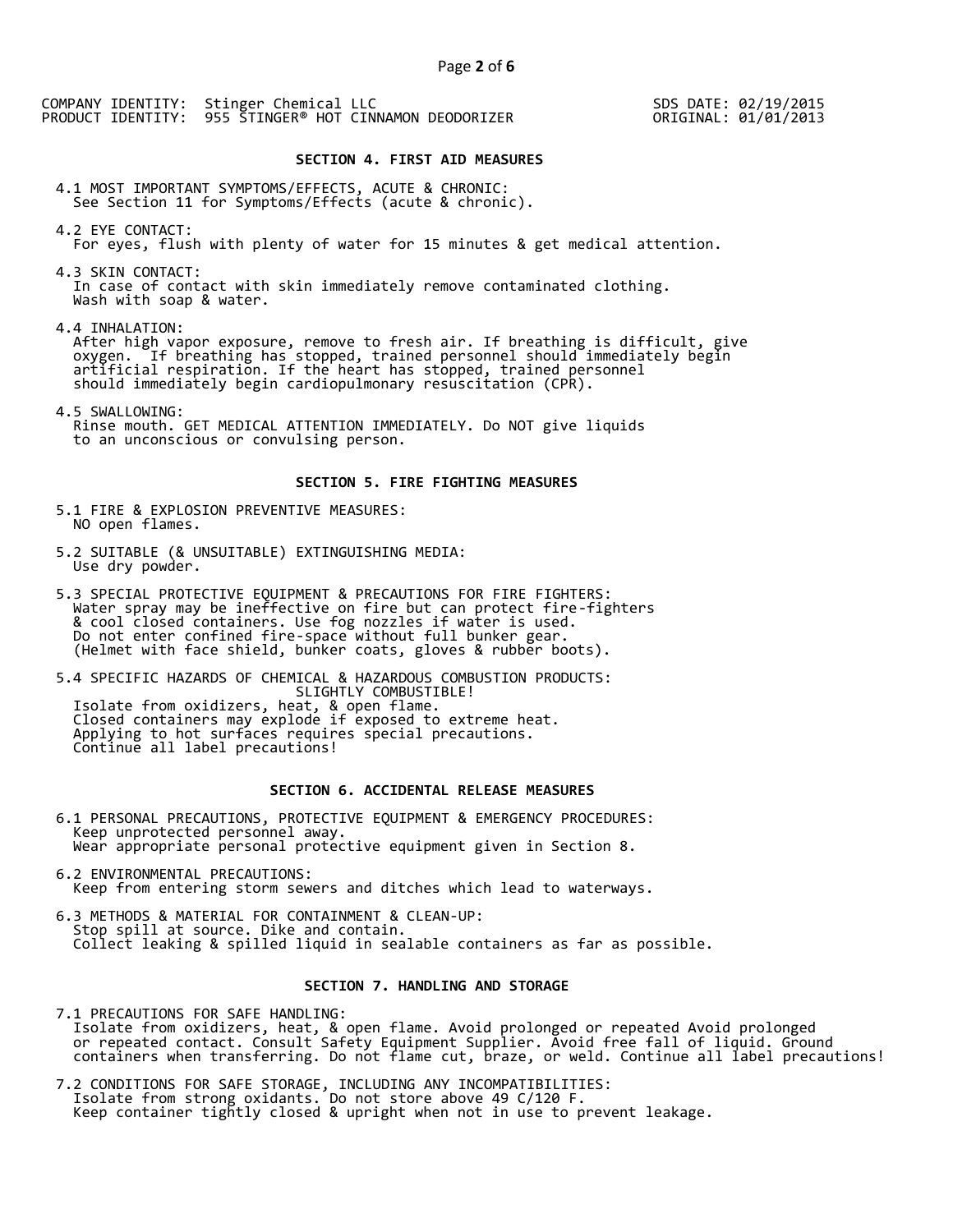SDS DATE: 02/19/2015 ORIGINAL: 01/01/2013

#### **SECTION 8. EXPOSURE CONTROLS/PERSONAL PROTECTION**

| <b>8.1 EXPOSURE LIMITS:</b><br><b>MATERIAL</b> | CAS#       |                                   | <b>EINECS# TWA (OSHA)</b> | TLV (ACGIH) |
|------------------------------------------------|------------|-----------------------------------|---------------------------|-------------|
| Water                                          | 7732-18-5  |                                   | 231-791-2 None Known      | None Known  |
| Zinc Ricinoleate                               | 13040-19-2 | <b>Contract Contract Contract</b> | None Known                | None Known  |
| Methyl Chloro Isothiazolinone                  | 26172-55-4 | the control of the con-           | None Known                | None Known  |

This product contains no EPA Hazardous Air Pollutants (HAP) in amounts  $> 0.1\%$ .

#### 8.2 APPROPRIATE ENGINEERING CONTROLS:

RESPIRATORY EXPOSURE CONTROLS

 A respiratory protection program that meets OSHA 29 CFR 1910.134 and ANSI Z86.2 requirements or European Standard EN 149 must be followed whenever workplace conditions warrant a respirator's use.

# VENTILATION<br>LOCAL EXHAUST:

before reuse.

 LOCAL EXHAUST: Necessary MECHANICAL (GENERAL): Acceptable SPECIAL: None OTHER: None Please refer to ACGIH document, "Industrial Ventilation, A Manual of Recommended Practices", most recent edition, for details.

#### 8.3 INDIVIDUAL PROTECTION MEASURES, SUCH AS PERSONAL PROTECTIVE EQUIPMENT: PERSONAL PROTECTIONS: Wear OSHA Standard goggles or face shield. Consult Safety Equipment Supplier. Wear goggles, face shield, gloves, apron & footwear impervious to material. Wash clothing

WORK & HYGIENIC PRACTICES:

 Provide readily accessible eye wash stations & safety showers. Wash at end of each workshift & before eating, smoking or using the toilet. Promptly remove clothing that becomes contaminated. Destroy contaminated leather articles. Launder or discard contaminated clothing.

# **SECTION 9. PHYSICAL & CHEMICAL PROPERTIES**

| APPEARANCE:                                          | Liquid, AMBER                                                                     |
|------------------------------------------------------|-----------------------------------------------------------------------------------|
| ODOR:                                                | <b>CINNAMON</b>                                                                   |
| ODOR THRESHOLD:                                      | Not Available                                                                     |
| pH (Neutrality):                                     |                                                                                   |
| MELTING POINT/FREEZING POINT:                        |                                                                                   |
| BOILING RANGE (IBP, 50%, Dry Point):                 | > 100 C / > 212 F (*=End Point)                                                   |
| FLASH POINT (TÈST METHOD):                           | 7.8 - 8.2<br>Not Available<br>> 100 C / > 212<br>Not Applicable<br>''' Applicable |
| EVAPORATION RATE (n-Butyl Acetate=1):                | Not Applicable                                                                    |
| FLAMMABILITY CLASSIFICATION:                         | Class III-B                                                                       |
| LOWER FLAMMABLE LIMIT IN AIR (% by vol):             | 10.0 (Lowest Component)                                                           |
| UPPER FLAMMABLE LIMIT IN AIR (% by vol):             | Not Available                                                                     |
| VAPOR PRESSURE (mm of Hg)@20 C                       | 17.5                                                                              |
| VAPOR DENSITY (air=1):                               | 0.670                                                                             |
| GRAVITY @ 68/68 F / 20/20 C:                         |                                                                                   |
| DENSITY:                                             | 0.999                                                                             |
| SPECIFIC GRAVITY (Water=1):                          | 1.000                                                                             |
| POUNDS/GALLON:                                       | 8.330                                                                             |
| WATER SOLUBILITY:                                    | Appreciable                                                                       |
| PARTITION COEFFICIENT (n-Octane/Water):              | Not Available                                                                     |
| AUTO IGNITION TEMPERATURE:                           | Not Applicable                                                                    |
| DECOMPOSITION TEMPERATURE:                           | Not Available                                                                     |
| TOTAL VOC'S (TVOC)*:                                 | 0.0 Vol% /0.0 g/L / 0.000 Lbs/Gal                                                 |
| NONEXEMPT VOC'S (CVOC)*:                             | 0.0 Vol% /0.0 g/L / 0.000 Lbs/Gal                                                 |
| HAZARDOUS AIR POLLUTANTS (HAPS):                     | 0.0 Wt% /0.0 g/L / 0.000 Lbs/Gal                                                  |
| NONEXEMPT VOC PARTIAL PRESSURE (mm of Hg @ 20 C)     | 0.0                                                                               |
| VISCOSITY @ 20 C (ASTM D445):                        | Not Available                                                                     |
| * Using CARB (California Air Resources Board Rules). |                                                                                   |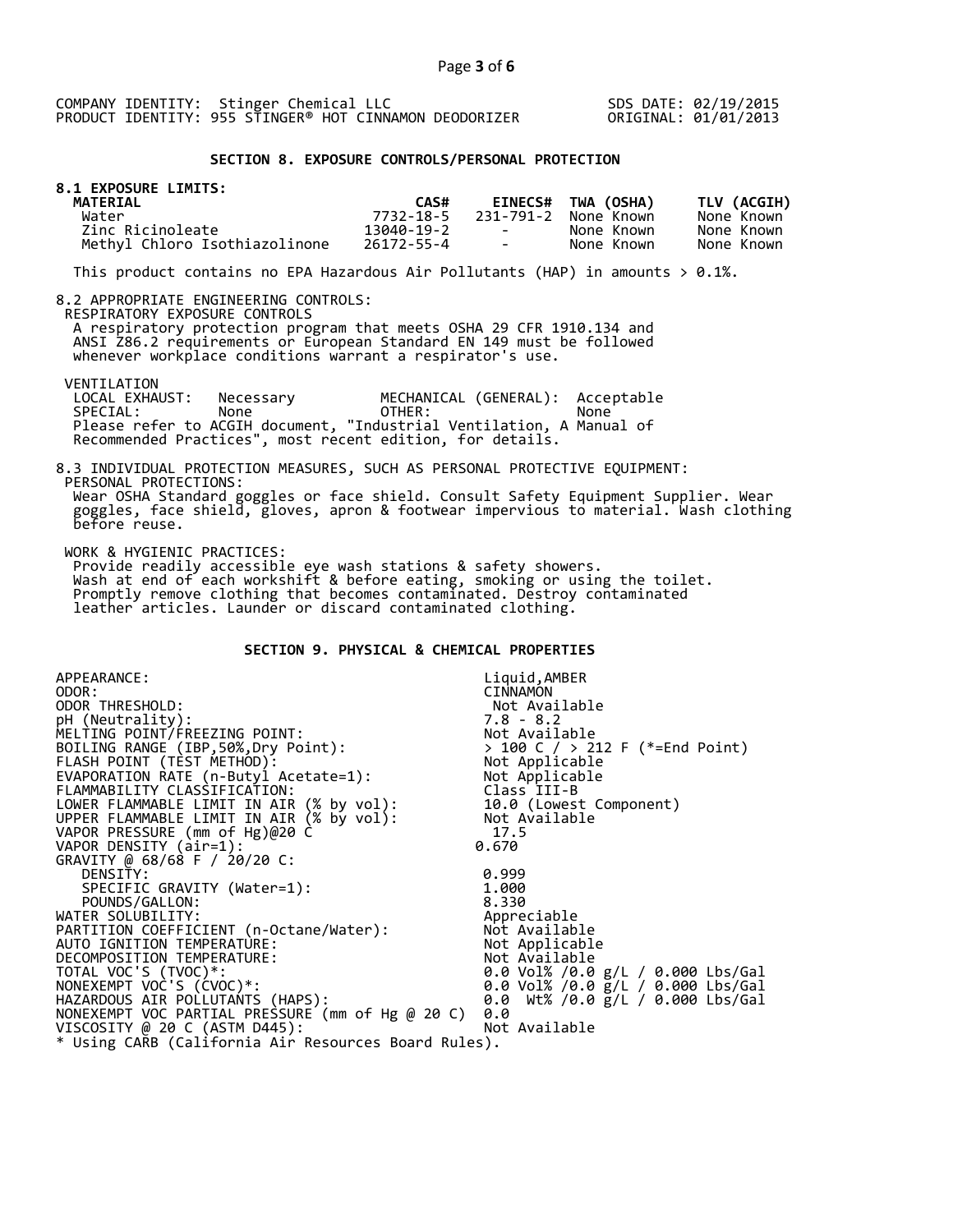SDS DATE: 02/19/2015 ORIGINAL: 01/01/2013

## **SECTION 10. STABILITY & REACTIVITY**

10.1 REACTIVITY & CHEMICAL STABILITY: Stable under normal conditions, no hazardous reactions when kept from incompatibles.

10.2 POSSIBILITY OF HAZARDOUS REACTIONS & CONDITIONS TO AVOID: Isolate from extreme heat, & open flame.

10.3 INCOMPATIBLE MATERIALS: Isolate from oxidizers.

10.4 HAZARDOUS DECOMPOSITION PRODUCTS: Carbon oxides, zinc oxide.

10.5 HAZARDOUS POLYMERIZATION: Will not occur.

#### **SECTION 11. TOXICOLOGICAL INFORMATION**

#### **11.1 ACUTE HAZARDS**

 11.11 EYE & SKIN CONTACT: Acute overexposure can cause irritation to skin. Acute overexposure can cause irritation to eyes.

11.12 INHALATION:

 11.13 SWALLOWING: Swallowing can cause abdominal irritation, nausea, vomiting & diarrhea.

#### **11.2 SUBCHRONIC HAZARDS/CONDITIONS AGGRAVATED**

 MEDICAL CONDITIONS AGGRAVATED BY EXPOSURE: Pre-existing disorders of any target organs mentioned in this Document can be aggravated by over-exposure by routes of entry to components of this product. Persons with these disorders should avoid use of this product.

#### **11.3 CHRONIC HAZARDS**

 11.31 CANCER, REPRODUCTIVE & OTHER CHRONIC HAZARDS: This product has no carcinogens listed by IARC, NTP, NIOSH, OSHA or ACGIH, as of this date, greater or equal to 0.1%.

11.32 TARGET ORGANS: May cause damage to target organs, based on animal data.

11.33 IRRITANCY: Irritating to contaminated tissue.

11.34 SENSITIZATION: No component is known as a sensitizer.

11.35 MUTAGENICITY: No known reports of mutagenic effects in humans.

11.36 EMBRYOTOXICITY: No known reports of embryotoxic effects in humans.

11.37 TERATOGENICITY: No known reports of teratogenic effects in humans.

11.38 REPRODUCTIVE TOXICITY: No known reports of reproductive effects in humans.

 A MUTAGEN is a chemical which causes permanent changes to genetic material (DNA) such that the changes will propagate across generational lines. An EMBRYOTOXIN is a chemical which causes damage to a developing embryo (such as: within the first 8 weeks of pregnancy in humans), but the damage does not propagate across generational lines. A TERATOGEN is a chemical which causes damage to a developing fetus, but the damage does not propagate across generational lines. A REPRODUCTIVE TOXIN is any substance which interferes in any way with the reproductive process.

# 11.4 MAMMALIAN TOXICITY INFORMATION

No mammalian information is available on this product.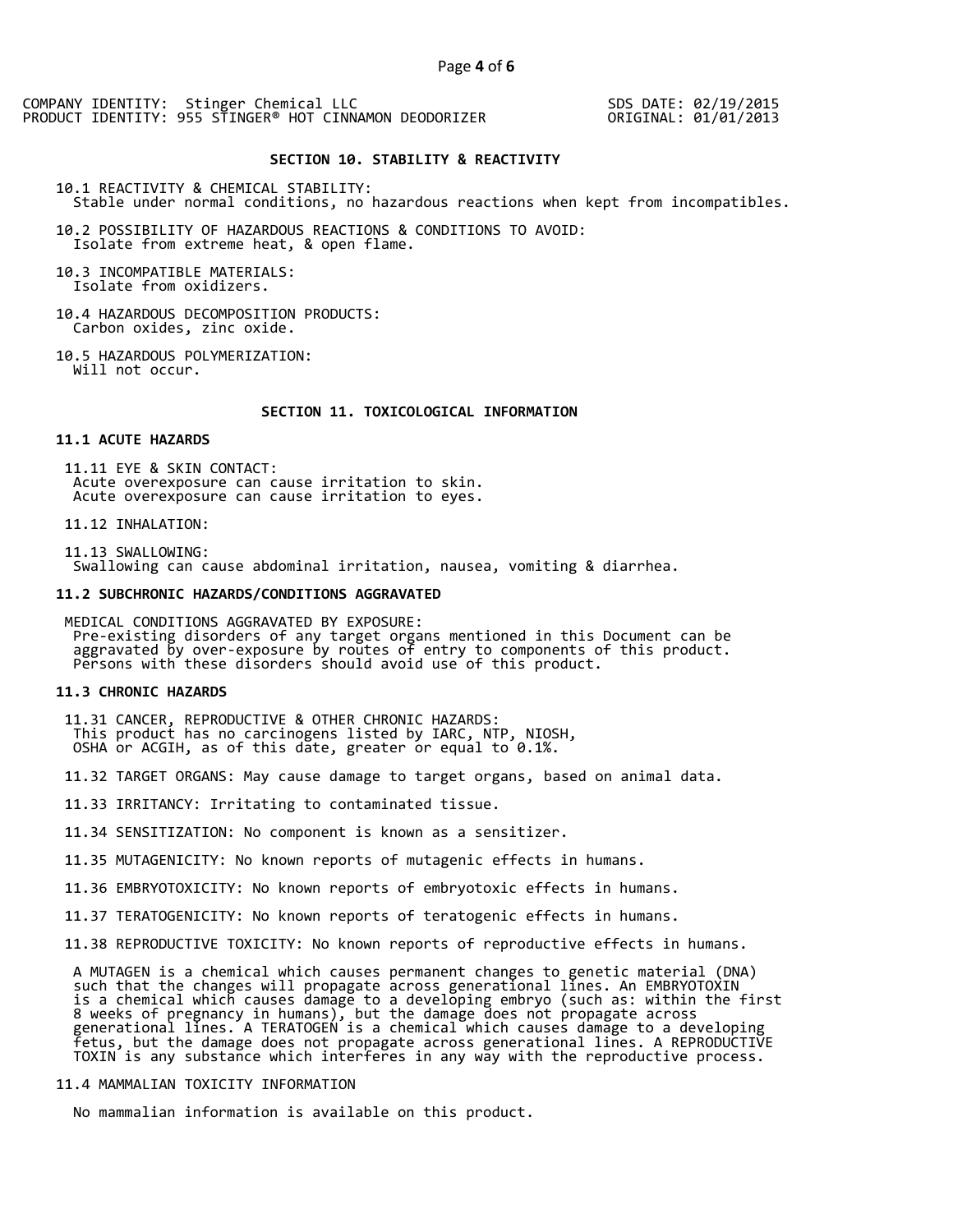SDS DATE: 02/19/2015 ORIGINAL: 01/01/2013

#### **SECTION 12. ECOLOGICAL INFORMATION**

#### **12.1 ALL WORK PRACTICES MUST BE AIMED AT ELIMINATING ENVIRONMENTAL CONTAMINATION.**

12.2 EFFECT OF MATERIAL ON PLANTS AND ANIMALS: This product may be harmful or fatal to plant and animal life if released into the environment. Refer to Section 11 (Toxicological Information) for further data on the effects of this product's components on test animals.

12.3 EFFECT OF MATERIAL ON AQUATIC LIFE: No aquatic environmental information is available on this product.

12.4 MOBILITY IN SOIL This material is a mobile liquid.

12.5 DEGRADABILITY This product is completely biodegradable.

12.6 ACCUMULATION

Bioaccumulation of this product has not been determined.

## **SECTION 13. DISPOSAL CONSIDERATIONS**

Processing, use or contamination may change the waste disposal requirements. Do not dispose of on land, in surface waters, or in storm drains. Waste should be recycled or disposed of in accordance with regulations. Large amounts should be collected for reuse or consigned to licensed waste haulers for disposal. **ALL DISPOSAL MUST BE IN ACCORDANCE WITH ALL FEDERAL, STATE, PROVINCIAL, AND LOCAL REGULATIONS. IF IN DOUBT, CONTACT PROPER AGENCIES.** 

#### **SECTION 14. TRANSPORT INFORMATION**

MARINE POLLUTANT: No DOT/TDG SHIP NAME: Not Regulated DRUM LABEL:<br>IATA / ICAO: IATA / ICAO: Not Regulated<br>IMO / IMDG: Not Regulated Not Regulated EMERGENCY RESPONSE GUIDEBOOK NUMBER: None

## **SECTION 15. REGULATORY INFORMATION**

**15.1 EPA REGULATION: SARA SECTION 311/312 HAZARDS: None Known** 

All components of this product are on the TSCA list. This material contains no known products restricted under SARA Title III, Section 313 in amounts greater or equal to 1%.

**15.2 STATE REGULATIONS:**

 THIS PRODUCT MEETS REQUIREMENTS OF SOUTHERN CALIFORNIA AQMD RULE 443.1 & SIMILAR REGULATIONS

 CALIFORNIA SAFE DRINKING WATER & TOXIC ENFORCEMENT ACT (PROPOSITION 65): This product contains no chemicals known to the State of California to cause cancer or reproductive toxicity.

#### **15.3 INTERNATIONAL REGULATIONS**

 The identified components of this product are listed on the chemical inventories of the following countries: Australia (AICS), Canada (DSL or NDSL), China (IECSC), Europe (EINECS, ELINCS), Japan (METI/CSCL, MHLW/ISHL), South Korea (KECI), New Zealand (NZIoC), Philippines (PICCS), Switzerland (SWISS), Taiwan (NECSI), USA (TSCA).

**15.4 CANADA: WORKPLACE HAZARDOUS MATERIALS INFORMATION SYSTEM (WHMIS)**  D2B: Irritating to skin / eyes.

 This product was classified using the hazard criteria of the Controlled Products Regulations (CPR). This Document contains all information required by the CPR.